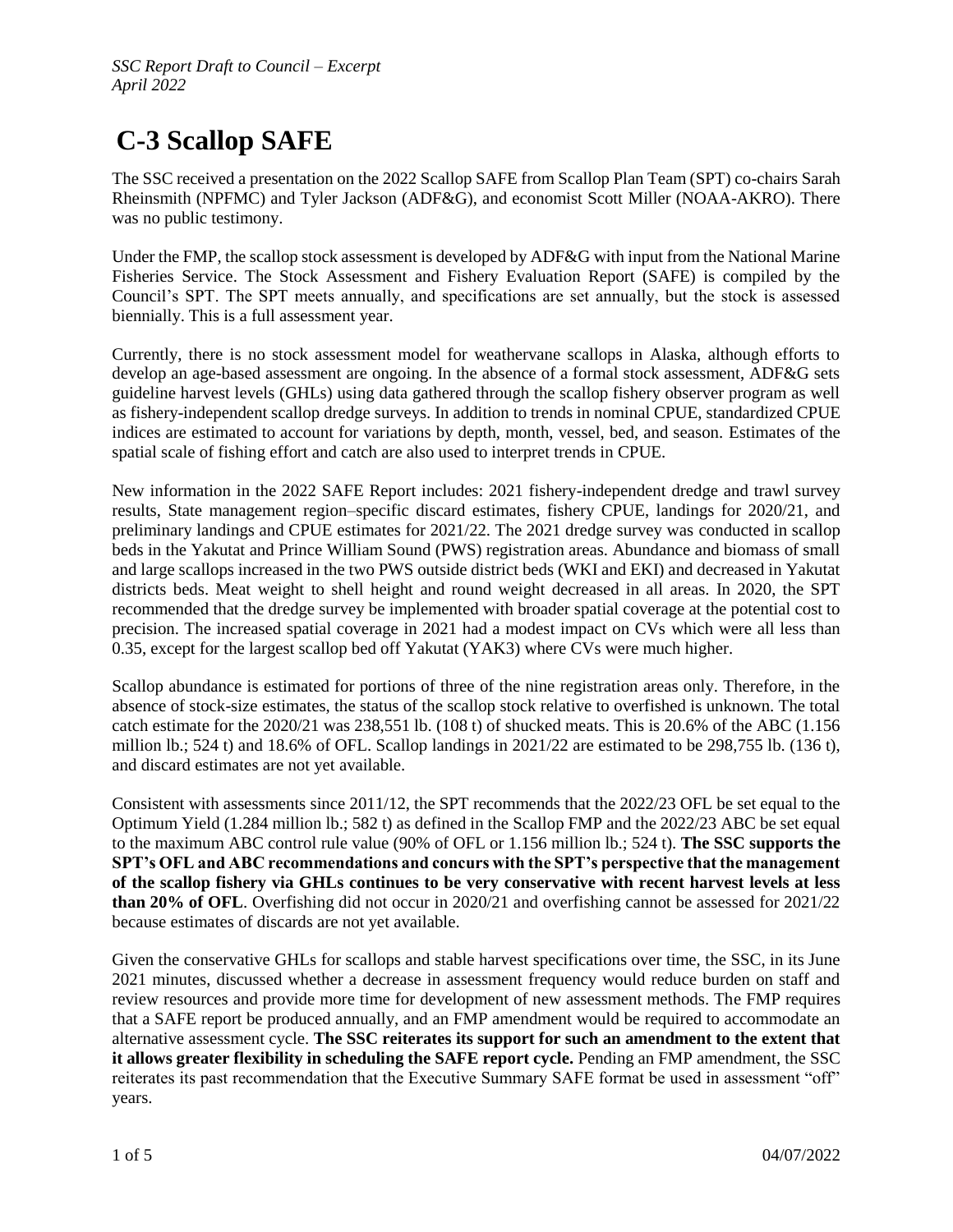## *SSC Report Draft to Council – Excerpt April 2022*

The SSC appreciates the concerted efforts of the analysts to provide responses to the SSC's June 2021 and earlier comments. Responding to the SSC request to better document the fraction of the area or population being exploited, the analysts reported an index of the spatial extent of fishing, which was helpful in interpretation of the observed CPUE; however, this did not address the larger question of the scope of exploitation. **The SSC requests that in the future, a map be produced of all beds that have been surveyed or fished (even if only historically)**. From this map, the footprint of the current fishery relative to the extent of the overall historical distribution should be provided in each SAFE.

The SSC recognizes that the management approach, allowing modest harvest on only a fraction of the known beds, appears to be inherently conservative with regard to limiting fishery yield and the probability of overfishing; therefore, the stock is likely to be underutilized. Based on the data collection program at present, there appears to be little avenue for improved information on total stock productivity in the future. If there is interest in improving the understanding of stock distribution and productivity in order to allow for the potential of an expanded fishery in the future, the **SSC recommends that the State consider allocating some portion of the annual survey effort to mapping of scallop beds to better define the boundaries of existing beds.**

The SSC commends the authors on the preliminary modeling work completed for the Kamishak and Kodiak districts. The SSC agrees with the author and SPT conclusions that a statewide assessment model is too large a project to complete at present given data and resource limitations, particularly the lack of survey information for many beds. **The SSC recommends that future modeling efforts be focused on an agestructured model (and/or other models for data-limited situations for comparison) for a single district, perhaps Yakutat where the recent fishery has been active.** The goal of this effort may be best focused on assessing the productivity and yield (both short and longer term) under the current status quo management approach.

For future age-structured modeling efforts, the SSC has the following recommendations, in addition to those provided by the SPT:

- The models should include discard mortality.
- If survey dredge efficiency is assumed to be known, include this information as a prior in catchability and force selectivity to be 1.0 for a reasonable range of sizes rather than allowing dredge selectivity to be less than 1.0 across the entire size range.
- Consider dropping the trawl survey index as it is highly uncertain. If the trawl index is retained, provide justification for the implausibly small  $log(SE) = 0.01$  for several of the observations.
- As recommended by the SPT, further work on standardizing the fishery CPUE index will be needed, including a careful evaluation of its suitability as an index of abundance by region or overall.
- Provide an explicit basis for data weighting. Recent groundfish assessments may be helpful to assess the range of approaches commonly employed.
- Provide a basis for the selection of the variance in recruitment deviations.
- Provide a graphical summary of the fits to size-at-age data.

The SSC appreciates the work of the SPT and offers the following comments on the SPT Report: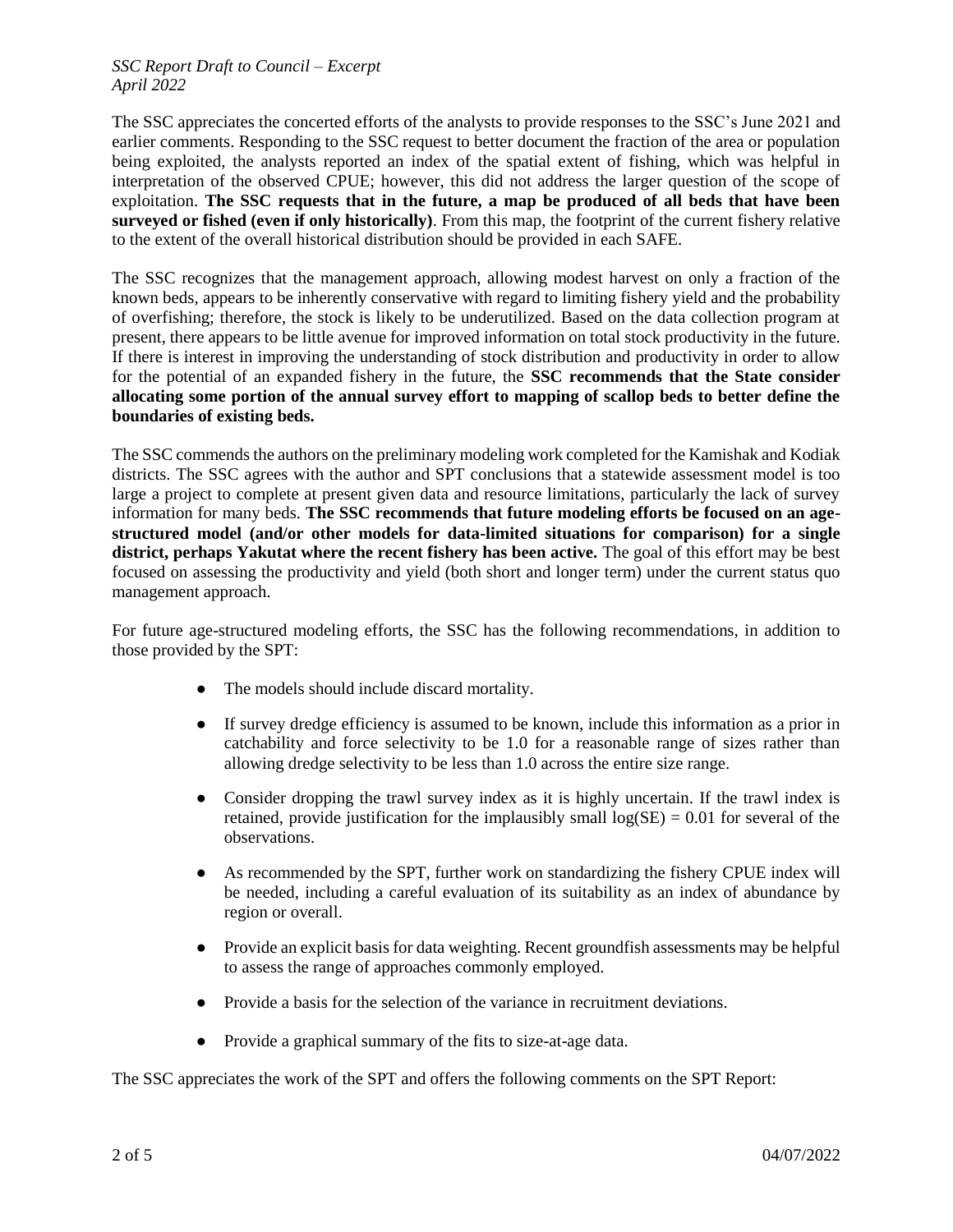## *SSC Report Draft to Council – Excerpt April 2022*

- The SSC appreciates the work of the state-wide scallop survey team and notes that, while constrained to a limited number of scallop beds, the survey provides valuable information to inform both in-season ADF&G district-level management as well as the development of a formal stock assessment model. Going forward, the SSC recommends that the survey team consider adjusting the survey plan to include key beds in the Yakutat Area annually rather than in alternating years. The goal would be to produce a consistent survey time series to inform the development of the assessment model and allow important comparisons between fishery-independent abundance and biomass estimates and fisherydependent nominal and standardized CPUE estimates. The SSC recognizes that this may limit survey effort in the Cook Inlet and Kodiak regions.
- The SSC recommends the SPT and ADF&G survey team consider the value of redeploying the ADF&G CamSled optical sampling platform relative to the current sampling methods. A recent publication (Batter et al. 2021, Journal of Shellfish Research) demonstrates the efficacy of this sampler to support abundance and biomass estimation. Importantly, the local scallop density and distribution information captured in the seabed imagery would provide independent estimates of abundance and biomass, insights into the planned dredge calibration study, and potentially support direct estimates of natural mortality (e.g., ratio of live to dead scallops), as well as support essential fish habitat assessments. If the CamSled tool is deployed, the SSC considers mapping of scallop bed boundaries to allow comparison between scallop distribution and fishing footprint to be a high priority.
- The SSC notes the importance of the dredge calibration experiment in interpreting the timeseries in the near future until the new gear has its own series. The SSC looks forward to seeing the details of the calibration study, including bulk catchability and size-selectivity when the experiment is complete.
- The SSC recommends that the survey team consider documenting uncertainty associated with time on bottom for the survey dredge and methods used to estimate area swept.
- The SSC appreciated the analysts' efforts to examine scallop data collected in the westward region large-mesh trawl survey. Scallop catches in this gear were small and highly variable, likely due to the survey gear not being designed for scallops. The SSC concurs with the SPT's assessment that these data provide little additional information to inform the agestructured modeling work and continued efforts are unlikely to be fruitful. However, examination of scallop catches outside the known beds may provide insights into the locations of scallop beds not currently detected in the fishery or state-wide survey.
- **The SSC recommends that the SPT consider whether the OFL levels are appropriately set using the current reference period from 1990-1997, given the more recent CPUE trends and biological information (e.g., average weight) available.**
- The SSC encourages the continued monitoring of weak meats and supports the SPT recommendation to improve collection of quantitative data for monitoring individual scallop condition indices and stock health trends. The SSC recommends the analysts and SPT consider additional observer training and other more objective sampling protocols to standardize and improve weak meat detection.
- The SSC was pleased to see that CTD data were collected during the 2021 survey reported in this SAFE Report. To the extent possible, the SSC recommends continuing this sampling in subsequent surveys.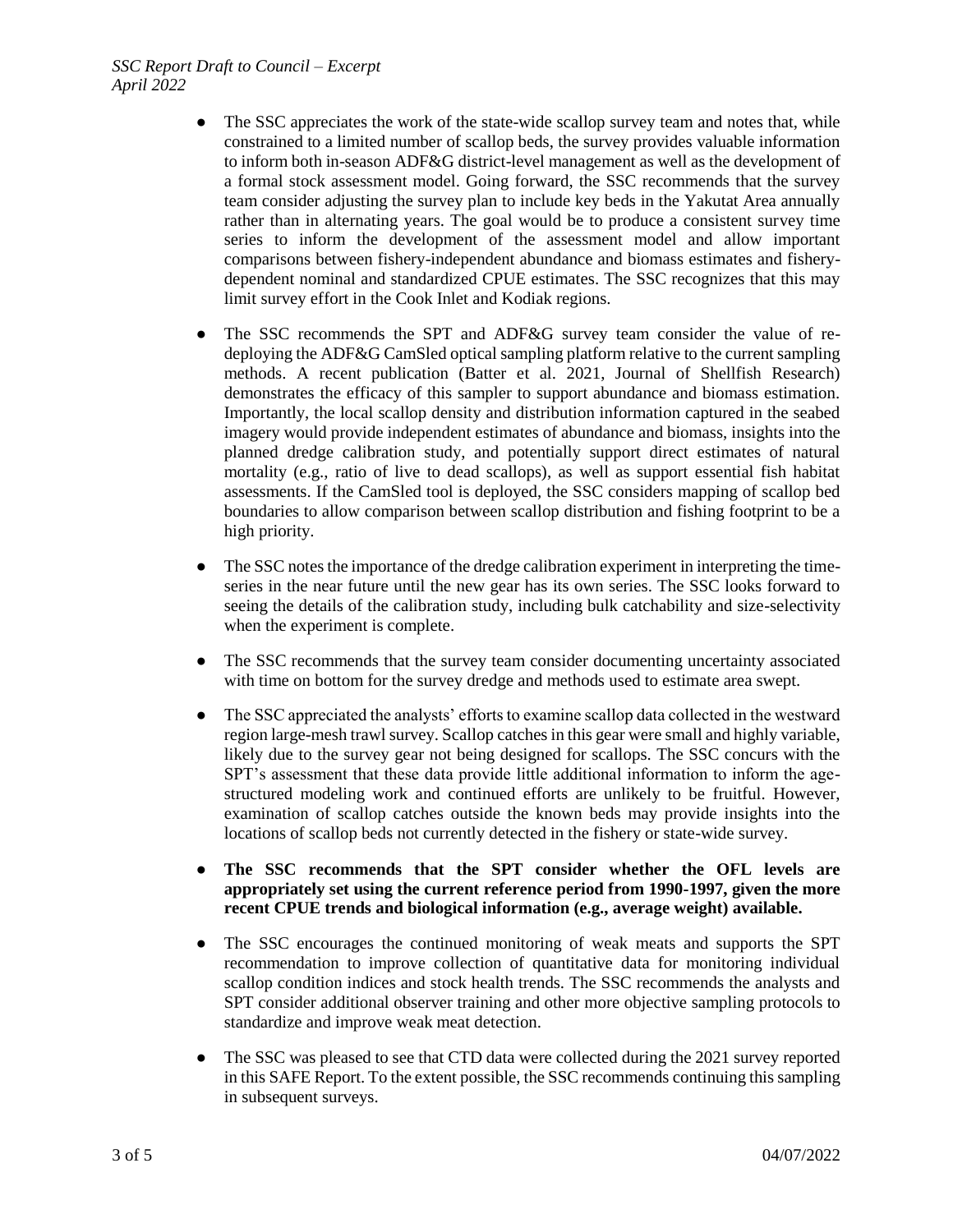- The SSC encourages continued investigation of trends in meat weight and whether these may be driven by environmental factors, such as temperature, in addition to the timing of the survey.
- Regarding the change in the shell height definition from the 'top shell' to 'outer shell,' the SSC appreciated the brief analysis of paired valve measurements provided. The SSC concurs with the analysts that redefining the shell height from "top valve" to "outer shell margin" is appropriate without using a conversion for survey data, given the mixed history of data collection. The analysts indicated that there are plans to conduct a similar analysis on shells collected during the fishery. The SSC looks forward to seeing this analysis.
- The SSC noted that although the scallop fishery has a small spatial footprint, scallop fishing should be included in future fishing effects modeling because of the bottom-tending characteristics and rigid nature of the gear.
- The SSC suggests that the SPT and ADF&G survey team may benefit from a deeper examination of recent and ongoing science and management efforts for Atlantic sea scallops, including development of appropriate survey designs, cooperative survey data collection, and ecosystem interactions and effects, particularly with regard to management in the context of choke species, as well as invasive species such as the tunicate *Didemnum vexillum*.
- **The SSC recommends that the SPT consider whether there would be value in conducting an analysis that would assess whether or not this fishery is underutilized and, if so, identify barriers to increased participation in this fishery.**
- The SSC recommends that the SPT consider the value of a study on the genetics of scallops to help define stock structure.
- The SSC is encouraged to see that its multi-year comments on socioeconomic considerations in the scallop SAFE are in the process of being addressed and looks forward to continued work in this area as described in Appendix 1. This fishery is important from a socioeconomic analytic perspective in that the National Standard 8 goal of providing for the sustained participation of fishing communities does not appear to have been met over time. It has the potential to serve as a case study including lessons learned that would be of benefit to future management program design and application in other fisheries. The SSC requests that the analyst carefully examine the text regarding fishery taxes and crewshares to ensure accuracy and remove speculative content.
- The SSC supports the SPT recommendations to streamline the SAFE document by including the survey history and methods via references to the appropriate ADF&G documents. In addition, reductions in the area-specific fishery performance sections may also be warranted as these do not directly inform stock status determination. Finally, several minor editorial issues should be reconciled if these sections continue to be included:
	- Table 2.2 headers missing for 'total' and 'sampled' stations.
	- Tables 4.4, 4.5, 4.6: why are there no discard mortality estimates?
	- Table 4.11, 4.12 report an order of magnitude lower discard mortality rates are these correct? If so, perhaps include a comment on why this is the case.
	- $\circ$  If trawl data are to be reported, please convert to lb/nm<sup>2</sup> instead of kg/km for